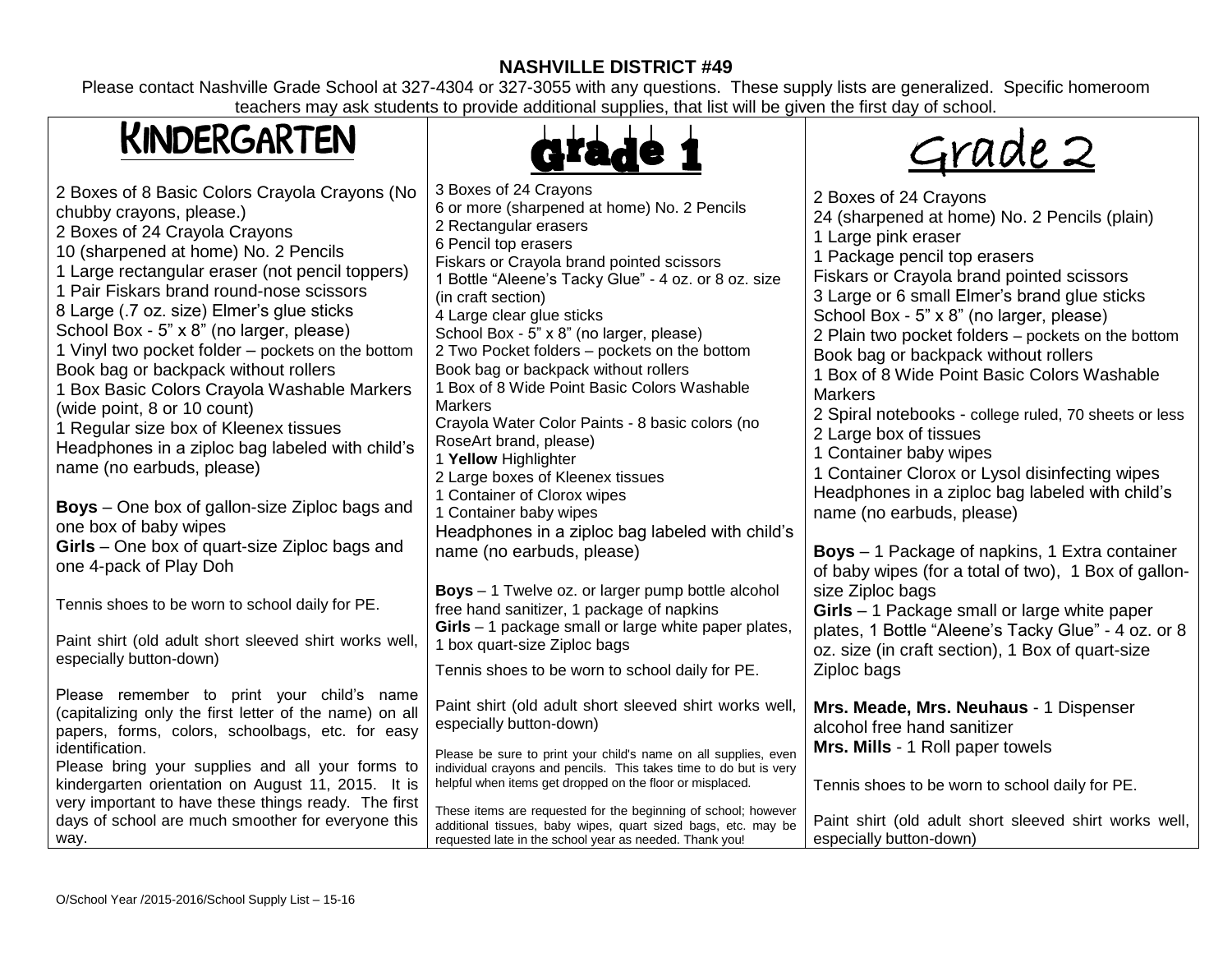## **NASHVILLE DISTRICT #49**

Please contact Nashville Grade School at 327-4304 or 327-3055 with any questions. These supply lists are generalized. Specific homeroom teachers may ask students to provide additional supplies, that list will be given the first day of school.

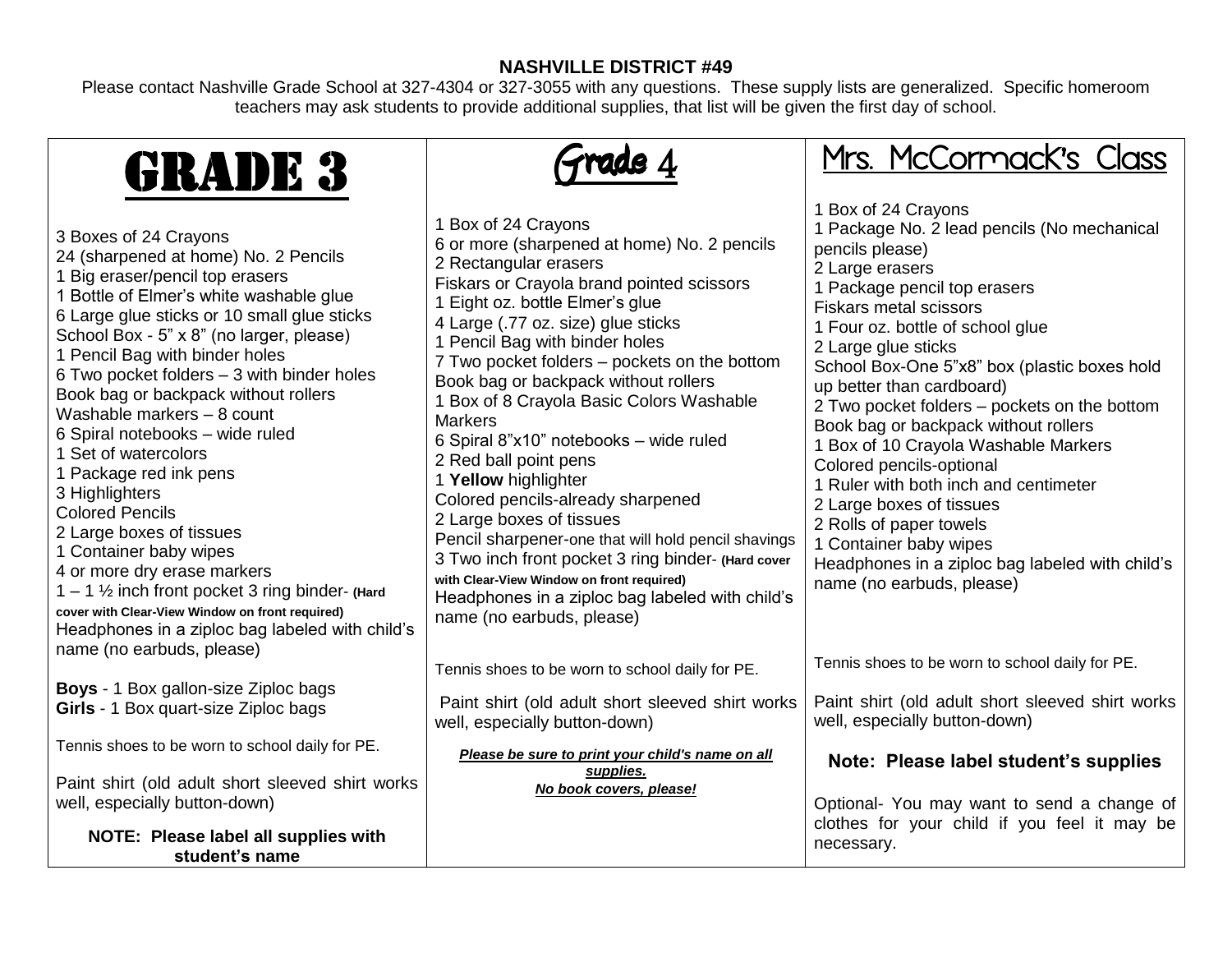### **NASHVILLE DISTRICT #49**

Please contact Nashville Grade School at 327-4304 or 327-3055 with any questions. These supply lists are generalized. Specific homeroom teachers may ask students to provide additional supplies, that list will be given the first day of school.

| <b>GRADE 5</b>                                       | <b>GRADE 6</b>                                                    | Grade 8                                                             |
|------------------------------------------------------|-------------------------------------------------------------------|---------------------------------------------------------------------|
| Pencils - #2 Lead-prefer mechanical pencils          | Pencils - #2 lead                                                 | Pencils - #2 Lead                                                   |
| Erasers                                              | Erasers                                                           | <b>Scissors</b>                                                     |
| <b>Scissors</b>                                      | <b>Scissors</b>                                                   | <b>Glue Stick</b>                                                   |
| Bottle of glue                                       | Glue or Glue Stick                                                | 2 Two pocket folders                                                |
| 2 Glue sticks                                        | NO pencil boxes - pencil bags are optional                        | 1 Seventy sheet spiral notebook (NO LARGER!)                        |
| 1 Pencil bag                                         | 3 Two pocket folders (with 3 holes in center)                     | 5 Spiral notebooks (any size)                                       |
| 3 Two pocket folders                                 | 3 Spiral notebooks (any size)                                     | Looseleaf notebook paper                                            |
| 2 Spiral notebooks (70-page) wide ruled              | 2 Packages looseleaf notebook paper                               | Pens - black and red                                                |
| Packages looseleaf notebook paper                    | Pens - blue, black and red                                        | <b>Colored Pencils</b>                                              |
| Package pens - blue or black                         | Colored pencils                                                   | Protractor                                                          |
| <b>Colored Pencils</b>                               | Graph Paper                                                       | Ruler (must have metric measurements)                               |
| Ruler (must have metric measurements)                | $4 - \frac{1}{2}$ inch to 1 inch <b>Soft Cover</b> 3-ring binders | <b>Graph Paper</b>                                                  |
| 4-1 inch 3-ring binders- (Hard cover with Clear-View | 2 Large boxes of Kleenex                                          | White Out                                                           |
| Window on front required)                            | Disinfectant wipes or alcohol free hand sanitizer                 | 1 Highlighter                                                       |
| 2 Large boxes of Kleenex                             | Earbuds/Headphones in a ziplock bag                               | Compass                                                             |
| Antibacterial wipes                                  | 8GB Jump Drive                                                    | $5 - \frac{1}{2}$ inch to 1 inch <b>Soft Cover</b> 3-ringed binders |
| Earbuds/Headphones in a ziplock bag                  | <b>Optional</b> - Pocket Mouse                                    | 2 Packages lined index cards (non-spiral)                           |
| 8GB Jump Drive                                       | Non - marking shoes for P.E.                                      | 2 Large boxes of Kleenex                                            |
| <b>Optional</b> – Pocket Mouse                       |                                                                   | Disinfectant wipes or alcohol free hand sanitizer                   |
| Non - marking shoes for P.E.                         | GRADE 7                                                           | Earbuds/Headphones in a ziplock bag                                 |
| $Girls - 1$ Roll paper towels                        | Pencils - #2 Lead                                                 | 8GB Jump Drive                                                      |
| <b>Boys</b> - 1 Box quart-size Ziploc bags           | <b>Scissors</b>                                                   | <b>Scientific Calculator</b>                                        |
|                                                      | <b>Glue Stick</b>                                                 | <b>Optional</b> - Pocket Mouse                                      |
|                                                      | 3 Two pocket folders                                              | Non - marking shoes for P.E.                                        |
|                                                      | 1 Seventy Sheet spiral notebook (NO LARGER!)                      |                                                                     |
|                                                      | 2 Spiral notebooks (any size)                                     |                                                                     |
|                                                      | 2 Packages looseleaf notebook paper                               | CROSS CATEGORICAL CLASSES                                           |
|                                                      | Pens - blue, black and red                                        |                                                                     |
|                                                      | Colored pens for grading                                          | 10 #2 Lead Pencils                                                  |
|                                                      | Colored pencils                                                   | Eraser                                                              |
|                                                      | Graph Paper                                                       | 2 Glue sticks                                                       |
|                                                      | $2 - \frac{1}{2}$ inch to 1 inch <b>Soft Cover</b> 3-ring binders | Crayons/Markers                                                     |
|                                                      | 2 Large boxes of Kleenex                                          | 2 Highlighters                                                      |

Disinfectant wipes or alcohol free hand sanitizer

3 Seventy sheet wide ruled spiral notebooks

Earbuds/Headphones in a ziplock bag

Disinfectant wipes or alcohol free hand sanitizer

2 Boxes Kleenex

8GB Jump Drive

**Optional** – Pocket Mouse Non - marking shoes for P.E.

Earbuds/Headphones in a ziplock bag

8GB Jump Drive Scientific Calculator **Optional** – Pocket Mouse Non - marking shoes for P.E.

CHANGE CO